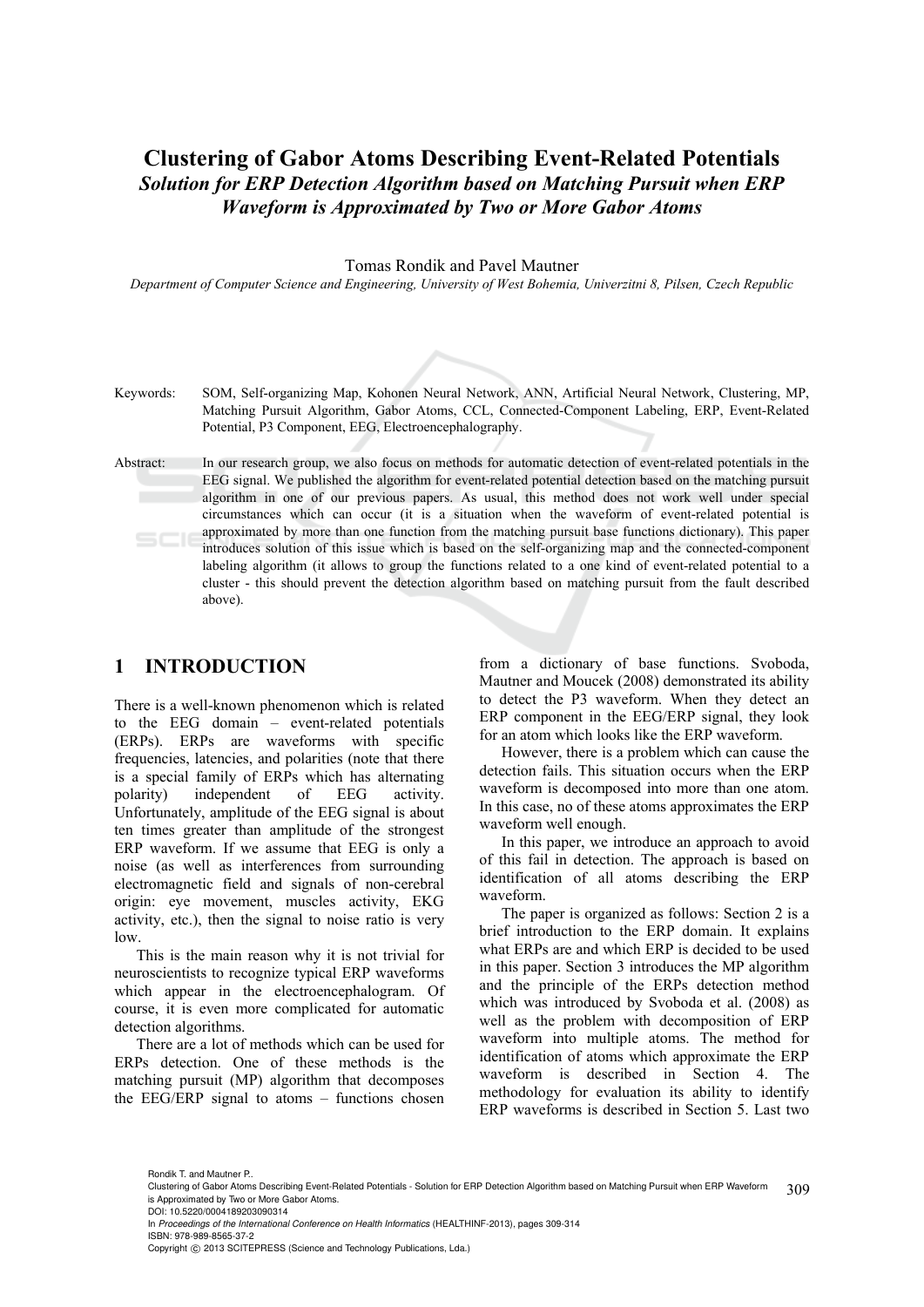sections contain a summary of results and conclusion.

# **2 EVENT-RELATED POTENTIALS**

An event-related potential is any measurable brain response that is a direct result of a specific sensory, cognitive, or motor event. More formally, it is any stereotyped electrophysiological response to a stimulus (Luck, 2005). This brain response is characterized by its amplitude, frequency, and latency (time between stimulus and maximum/minimum value of the waveform).

We decided to use the ERP P3 – visual eventrelated potential - the third positive wave (see Figure 1) in our experiment. The P3 waveform occurs only if the subject is actively engaged in the task of detecting the targets. Its amplitude varies with the improbability of the targets. Its latency varies with the difficulty of discriminating the target stimulus from the standard stimuli (Picton, 1992).



Figure 1: Typical amplitudes, frequencies, latencies, and waveforms of some ERPs (Luck, 2005). In this figure the axis of functional values grows downwards.

The P1, N1, P2, and N2 waveforms are related to sensory perception of stimuli and they are not important for this paper. A detailed description of ERPs was given by Luck (2005).

## **3 MATCHING PURSUIT ALGORITHM**

The MP algorithm decomposes any signal to atoms, which are selected from a dictionary. The atom that approximates the input signal most closely is chosen during each iteration. This atom is subtracted from the input signal and the residue enters the next

iteration of the algorithm. The total sum of atoms selected successively in algorithm iterations is an approximation of the original signal – the more iterations we do, the more accurate approximation we get (Rondik and Ciniburk, 2011). The difference between the input signal and its approximation converges to zero with the increasing number of MP iterations.

The MP algorithm is most often associated with the Gabor atoms dictionary. Gabor atoms are defined as the Gaussian window:

$$
g(t) = e^{-\pi t^2} \tag{1}
$$

modulated using the cosine function as follows:

$$
g_{\gamma} = g_{(s,u,v,w)}(t) = g\left(\frac{t-u}{s}\right) \cdot \cos(vt+w) \tag{2}
$$

Each atom is uniquely defined by the ordered quadruple  $(s, u, v, w)$ , where *s* means scale, *u* is shift, *v* is frequency, and *w* is the phase shift. In our experiment, we used the MP algorithm implemented according to Ferrando et al., (2002).

For visualization of Gabor atoms the Wigner-Ville transform is often used – it shows timefrequency energy density. A detailed description was given by Durka (2007).

#### **3.1 Using MP Algorithm ERP Detection**

The idea published by Svoboda et al. (2008) is composed of two basic steps:

1. Decomposition of the input EEG/ERP signal into a few Gabor atoms.

2. Selection of the atom (from a set of Gabor atoms) which corresponds to the detected ERP.

It means that correlation between the atom and the input EEG/ERP signal (the value of correlation is often called modulus) must be higher than a threshold.

There are two different examples of the P3 component detection in Figure 2. On the left half of the figure, the favorable situation is shown - the P3 waveform is approximated by one Gabor atom only and the value of the correlation between this atom and the input signal is high enough to pass the threshold. On the right half of the figure, the unfavorable situation is shown. The P3 waveform is partially approximated by the first and third Gabor atom. The value of the correlation between the EEG/ERP signal and both the first and third Gabor atom is not high enough to pass the threshold. It leads to a false negative result during detection.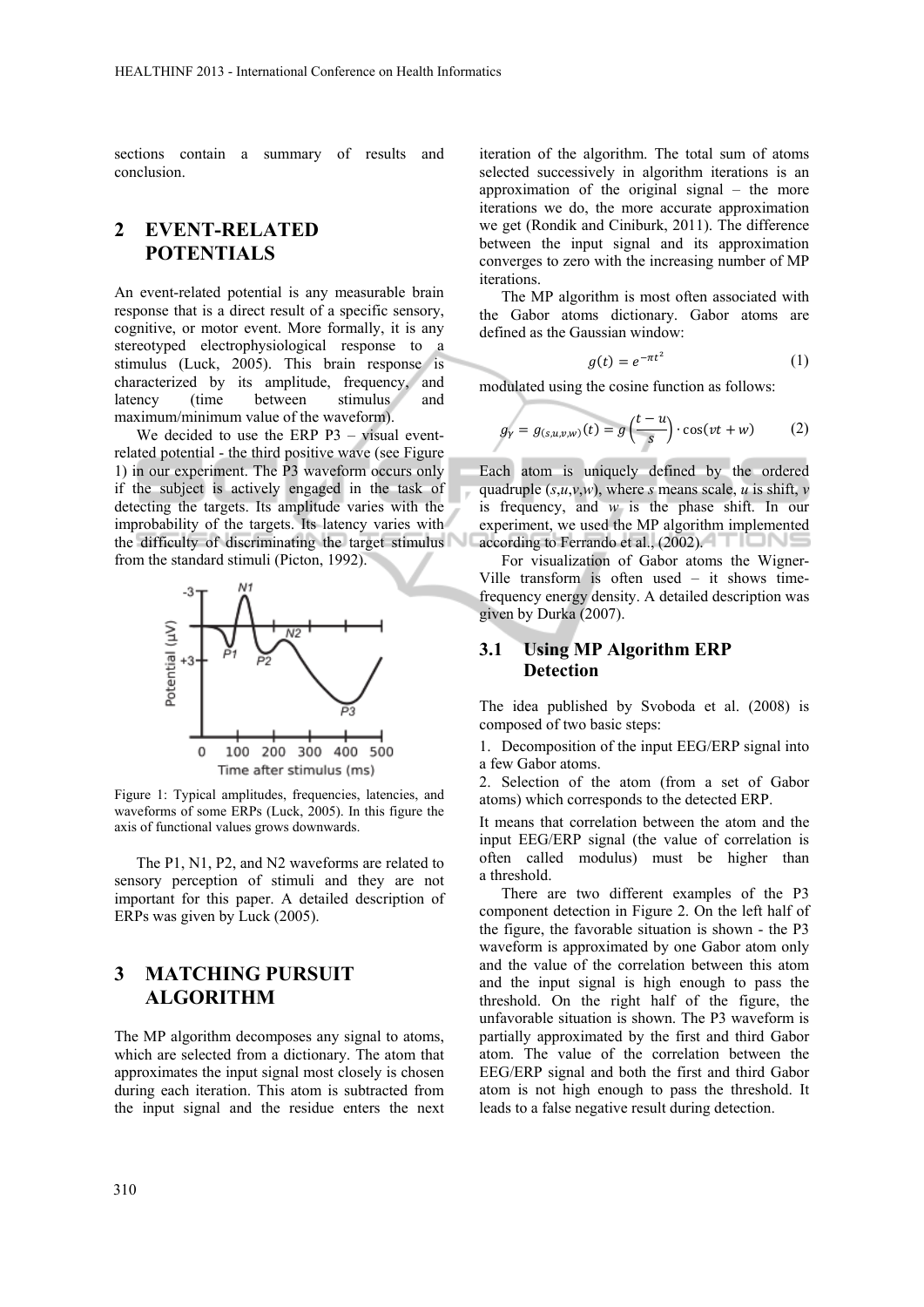If we could select all atoms which partially approximate the ERP waveform, calculate the vector sum of these atoms and consider this vector sum as a new atom, we would be able to detect the ERP waveform successfully.

The solution is to use an algorithm which categorizes Gabor atoms into groups in such a way that atoms in each group are similar to each other. Once we have these groups, we can manually mark the groups which contain atoms which can approximate (or partially approximate) ERP waveforms.



Figure 2: The favorable decomposition is shown on the left half and the unfavorable decomposition is shown on the right. In order from top to bottom: the input signal with the P3 waveform; the first, second, and third Gabor atom; visualization of Gabor atoms by the Wigner-Ville transform.

# **4 WAVEFORMS CATEGORIZATION**

We decided to solve the issue shown on Figure 2 with self-organizing map (SOM), because:

 According to Wann and Thomopoulos (1997), SOM is a suitable neural network for data clustering.

 It has an unsupervised learning algorithm. This method of learning is exactly what we need because unsupervised learning clustering methods are applied when the classification of a given set of sample patterns is unknown (Wann and Thomopoulos, 1997).

### **4.1 SOM Topology**

There are *N* kinds of SOM topology where *N* is a dimension of a space where neurons are equidistantly placed. *N* is an integer value from the interval  $\leq 1$ ;  $\infty$ ). We decided to choose a twodimensional organization of neurons – the most common solution. In the following text, we consider the SOM as a two-dimensional map of neurons.

## **4.2 Neighborhood Radius during Learning**

In the SOM, the winner weight vector and the weight vectors of all neurons in its neighborhood are modified during the learning process. In our implementation, we used square neighborhood which radius is defined as follows:

radius = 
$$
\left[\frac{\alpha}{b^p} \cdot \frac{\sqrt{number \ of \ neurons}}{2}\right]
$$
 (3)

where  $\alpha$  is a learning rate parameter,  $b$  is the base of exponential lost (the radius decreases with each next training pattern exponentially), and  $p$  is a current learning progress ( $p = \frac{done}{d}$  $\frac{time}{all}$  where *done* is the number of training patterns which were already used and *all* is the number of all training patterns).

### **4.3 Merging Neurons into Clusters**

As a result of the learning algorithm we get a specific weight vector for each neuron. It would be worth to have the set of weight vectors such that only one neuron would be marked as a winner for all similar atoms. Unfortunately, it doesn't work in the case of the SOM because the selected atom weight vector and also weight vectors of all atoms in its neighborhood are updated during the learning process (see Section 4.2).

If we want to have all neurons with the similar weight vector in one cluster, we need a method to recognize these neurons and consider them as one cluster. At first, it is necessary to choose a metric for weight similarity. We decided to use a well-known method for measuring signal similarity – correlation. Equation (4) shows computing of correlation between two signals *x* and *y*:

$$
crrltn(x, y) = \frac{\sum_{i=0}^{n} (x_i - \bar{x})(y_i - \bar{y})}{\sqrt{\sum_{i=0}^{n} (x_i - \bar{x})^2} \sqrt{\sum_{i=0}^{n} (y_i - \bar{y})^2}}
$$
(4)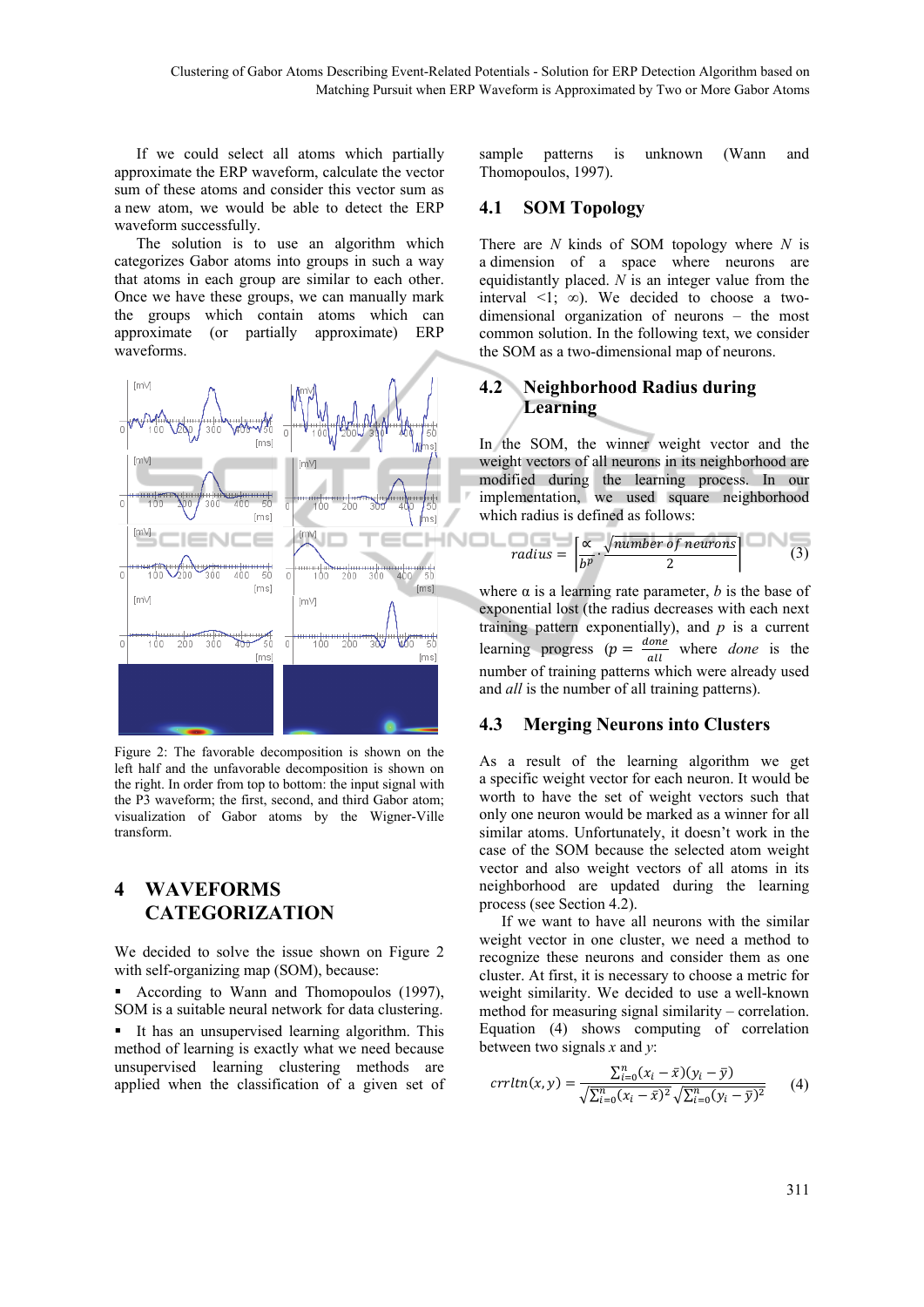where 
$$
\bar{x} = \frac{1}{n} \sum_{i=0}^{n} x_i
$$
 and  $\bar{y} = \frac{1}{n} \sum_{i=0}^{n} y_i$ .

#### **4.3.1 Weight Vectors Similarity Visualization**

For better understanding, look at visualization of similarity between neuron weights where each neuron is shown as a 3x3 matrix. On the index [i-1, j-1] is the value of correlation between the neuron on the index  $[i, j]$  and the index  $[i-1, j-1]$ , etc. Note that there is always zero on the index [i, j]. For visualization, the values of the correlation result are recalculated from the interval of real values  $\leq 1$ ,  $1>$ to the interval of integer values  $\leq 0$ , 255 $>$  (the gray scale).



Figure 3: Mask for visualization of weights similarity between neurons.

According to the description given above, visualization of weights similarity of neurons looks as shown in Figure 4.



Figure 4: Neuron weights similarity in a two-dimensional map with 100 neurons.

It is easy to see clusters in Figure 4, but we need to implement an algorithm which is able to find these clusters as well. As a solution, we used an algorithm which is well-known in computer vision – connected-component labeling.

#### **4.3.2 Connected-Component Labeling**

Connected-component labeling (CCL) is a two-pass

algorithm. It uses a map of neurons as an input. In the first pass, CCL iterates through each neuron by row. The neighboring neurons are given by a mask:



Figure 5: Mask which defines neighboring neurons during the first pass of the CCL algorithm.

According to correlation between the weight vector of the neuron [i, j] and weight vectors of neighboring neurons three situations can occur:

1. If correlation with all neighboring neurons is too low to be in the same cluster with neuron on the index [i, j] then a new cluster number is set to neuron on the index [i, j].

2. If correlation of just one of neighboring neurons is high enough to be in the same cluster as neuron on the index  $[i, j]$  then the neuron on position  $[i, j]$  is put to the same cluster.  $\Box$   $\Box$   $\Box$   $\Box$   $\Box$   $\Box$ 3. If correlation of more than one of neighboring neurons is high enough to be in the same cluster as neuron on the index [i, j one of them is randomly selected and the neuron on position [i, j] is put to the same cluster. If neighboring neurons with high enough correlation value belong to different clusters, save that these clusters are equivalent to a special data structure.

In the second pass, CCL iterates through each neuron by row and gets rid of equivalent cluster numbers for one cluster using the special data structure from the first pass. After the second pass, each cluster is signed with just one cluster number (even if the cluster consists of one neuron only).

#### **4.4 Suitable Feature Vector**

Selection of a suitable feature vector is a critical decision for further successful clustering. There are no exact or universal rules to identify an optimal feature vector (see Lotte et al., (2007); Pradhan et al., (1996) and Gotman and Wang (1991) for examples of feature vectors used in the EEG domain).

We decided to use the following feature vectors based on Gabor atoms (the result of the MP algorithm):

Functional values of the Gabor atom (full length).

**Functional values of the Gabor atom subsampled** to 32 samples.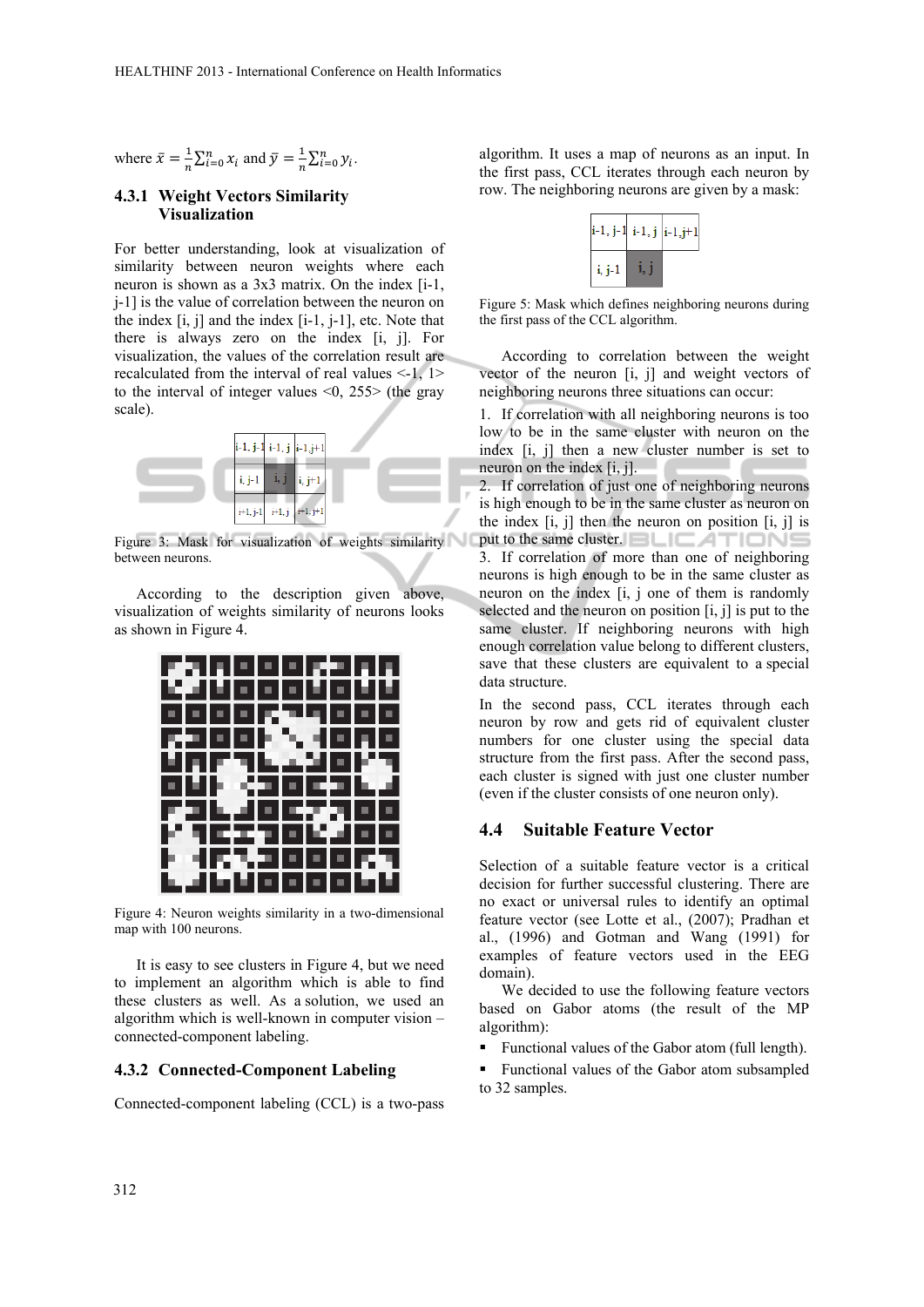## **5 EXPERIMENT METHODOLOGY**

#### **5.1 Test Data**

Our test data were obtained during the experiment based on oddball paradigm (originally designed by Squires et al. (1975), where the white *O* character on a black background shown on the full screen was the non-target stimulus and the white *Q* character on a black background shown on the full screen was the target stimulus. Brain activity for the Fz, Cz, and Pz electrode (see 10-20 system in Niedermeyer and Lopes da Silva (2004)) was sampled with 1 kHz frequency (this frequency is sufficient according to Nyquist-Shannon sampling theorem). Frequencies higher than 45 Hz were cut off automatically. Then the electroencephalogram was split into epochs (each epoch starts with stimulus onset and takes 512 ms (because of used MP implementation) which means – according to sampling frequency - 512 samples per epoch), the baseline was corrected, and epochs were divided into target and non-target ones.

We decomposed all target epochs to five Gabor atoms using the MP algorithm. According to Rondik and Ciniburk (2011), five atoms are sufficient for our purposes. The whole test set was composed of 359 Gabor atoms.

### **5.2 Initial Setup of SOM**

We tested all feature extraction methods based on Gabor atoms described in Section 4.4. We used the following initial SOM setting:

 A two-dimensional neural network with 100 neurons

learning rate is equal to  $0.7$  (see Section 4.2)

initial values of weight vectors were randomly chosen from the interval of real values  $\leq 0$ , 1)

## **5.3 SOM Learning**

The neural network was learned with all feature vectors. At the end of the learning procedure, we obtained a neuron index for each feature vector. Because we know which feature vector is related to which Gabor atom, we can assign each Gabor atom to a specific neuron.

#### **5.4 Clusters Definition**

At this point, we assign neurons to clusters using the CCL algorithm (the clustering threshold was set to

0.8). These clusters are inputs for the clustering quality evaluation method. We need to evaluate quality of clusters to be sure that clustering via SOM and CCL works well.

#### **5.5 Clustering Quality Evaluation**

For evaluation of clustering quality we need a measure which can compute similarity between Gabor atoms in each cluster. For measuring the similarity of all signals in one cluster we used:

$$
sim(C_i) = \frac{1}{n(n-1)} \sum_{j=0}^{n} \sum_{k=0}^{n} crr ltn(x_j^i, x_k^i); j \neq k \quad (5)
$$

where  $C_i$  is i<sup>th</sup> cluster and  $x^i$  is the set of all signals in the cluster *Ci*.



Actually we could assume that we are interested in clustering quality for clusters which contain waveforms which approximate (or partially approximate) P3 waveforms only. The clustering quality of other waveforms which do not describe the P3 waveform is – from the MP algorithm detection issue point of view - not significant.

Looking at average similarities in Table 1 it can be easily seen that there is no significant difference between clustering quality of P3 waveforms clusters and all clusters.

Table 1: Comparison of clusters quality with respect to used feature vector.

| <b>Feature vector</b> | All clusters                         | <b>ERP</b> clusters only          |                                             |
|-----------------------|--------------------------------------|-----------------------------------|---------------------------------------------|
|                       | Average<br>similarity per<br>cluster | Number of<br>averaged<br>clusters | <i>Average</i><br>similarity per<br>cluster |
| 512 samples           | 0.5804                               |                                   | 0,4851                                      |
| 32 samples            | 0.5694                               |                                   | 0,5567                                      |

In Figure 6 the clusters which are related to Gabor atoms which approximate (or partially approximate) P3 waveform are highlighted (the highlighting was done manually). Other clusters belong to waveforms which are not related to P3 waveforms.

## **7 CONCLUSIONS**

Let us note that this is the first experimental result. Taking this into account, the results cannot be